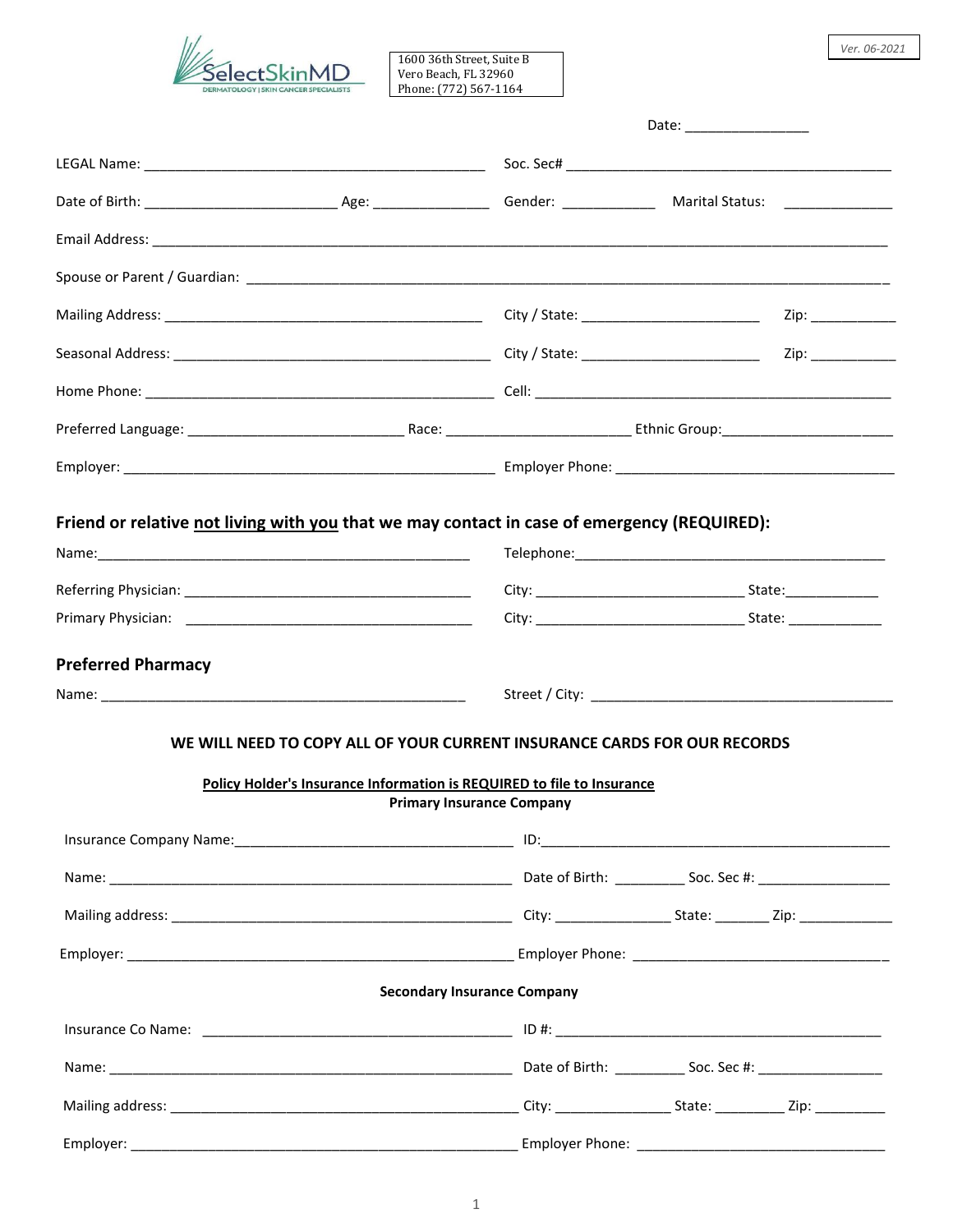## **Past Medical History Patient Name: \_\_\_\_\_\_\_\_\_\_\_\_\_\_\_\_\_\_\_\_\_\_\_\_\_\_**

### **Select any of the following medical conditions you currently have:**

| Anxiety                        | <b>Diabetes</b>                | Lung Cancer                |
|--------------------------------|--------------------------------|----------------------------|
| Arthritis                      | <b>End Stage Renal Disease</b> | Lymphoma                   |
| Asthma                         | <b>GERD</b>                    | <b>Prostate Cancer</b>     |
| <b>Atrial Fibrillation</b>     | <b>Hearing Loss</b>            | <b>Radiation Treatment</b> |
| <b>Bone Marrow Transplant</b>  | Hepatitis                      | Seizures                   |
| <b>BPH</b>                     | Hypertension                   | Stroke                     |
| <b>Breast Cancer</b>           | HIV / AIDS                     | <b>NONE</b>                |
| Colon Cancer                   | Hypercholesterolemia           | Other                      |
| <b>COPD</b>                    | Hyperthyroidism                |                            |
| <b>Coronary Artery Disease</b> | Hypothyroidism                 |                            |
| Depression                     | Leukemia                       |                            |

## **Past Surgical History**

#### **Have you had any surgeries on the following organs?**

| Appendix (Appendectomy)                          | Ovaries (Oophorectomy): Endometriosis     |
|--------------------------------------------------|-------------------------------------------|
| Bladder (Cystectomy)                             | Ovaries (Oophorectomy): Ovarian Cancer    |
| <b>Breast: Breast Biopsy</b>                     | Ovaries (Oophorectomy): Ovarian Cyst      |
| Breast: Lumpectomy (Right, Left, Bilateral)      | <b>Ovaries: Tubal Ligation</b>            |
| Breast: Mastectomy (Right, Left, Bilateral)      | Pancreas: Pancreatectomy                  |
| Colon (Colectomy): Colon Cancer Resection        | Prostate (Prostatectomy): Prostate Biopsy |
| Colon (Colectomy): Diverticulitis                | Prostate (Prostatectomy: Prostate Cancer  |
| Colon (Colectomy): Inflammatory Bowel Disease    | Prostate (Prostatectomy): TURP            |
| Colon: Colostomy                                 | Rectum: APR                               |
| Gallbladder (Cholecystectomy)                    | Rectum: Low Anterior Resection            |
| Heart: Coronary Artery Bypass Surgery            | Skin: Basal Cell Carcinoma                |
| Heart: Heart Transplant                          | Skin: Melanoma                            |
| Heart: Mechanical Valve Replacement              | Skin: Skin Biopsy                         |
| Heart: PTCA                                      | Skin: Squamous Cell Carcinoma             |
| Joint Replacement: Hip (Right, Left, Bilateral)  |                                           |
| Joint Replacement: Knee (Right, Left, Bilateral) | Spleen (Splenectomy)                      |
| Kidney: Kidney Biopsy                            | Testicles (Orchiectomy)                   |
| Kidney: Kidney Stone Removal                     | Uterus (Hysterectomy): Fibroids           |
| Kidney: Kidney Transplant                        | Uterus (Hysterectomy): Uterine Cancer     |
| Kidney: Nephrectomy                              | Uterus (Hysterectomy): Cervical Cancer    |
| Liver: Hepatectomy                               | <b>NONE</b>                               |
| Liver: Liver Transplant                          | Other                                     |
| Live: Shunt                                      |                                           |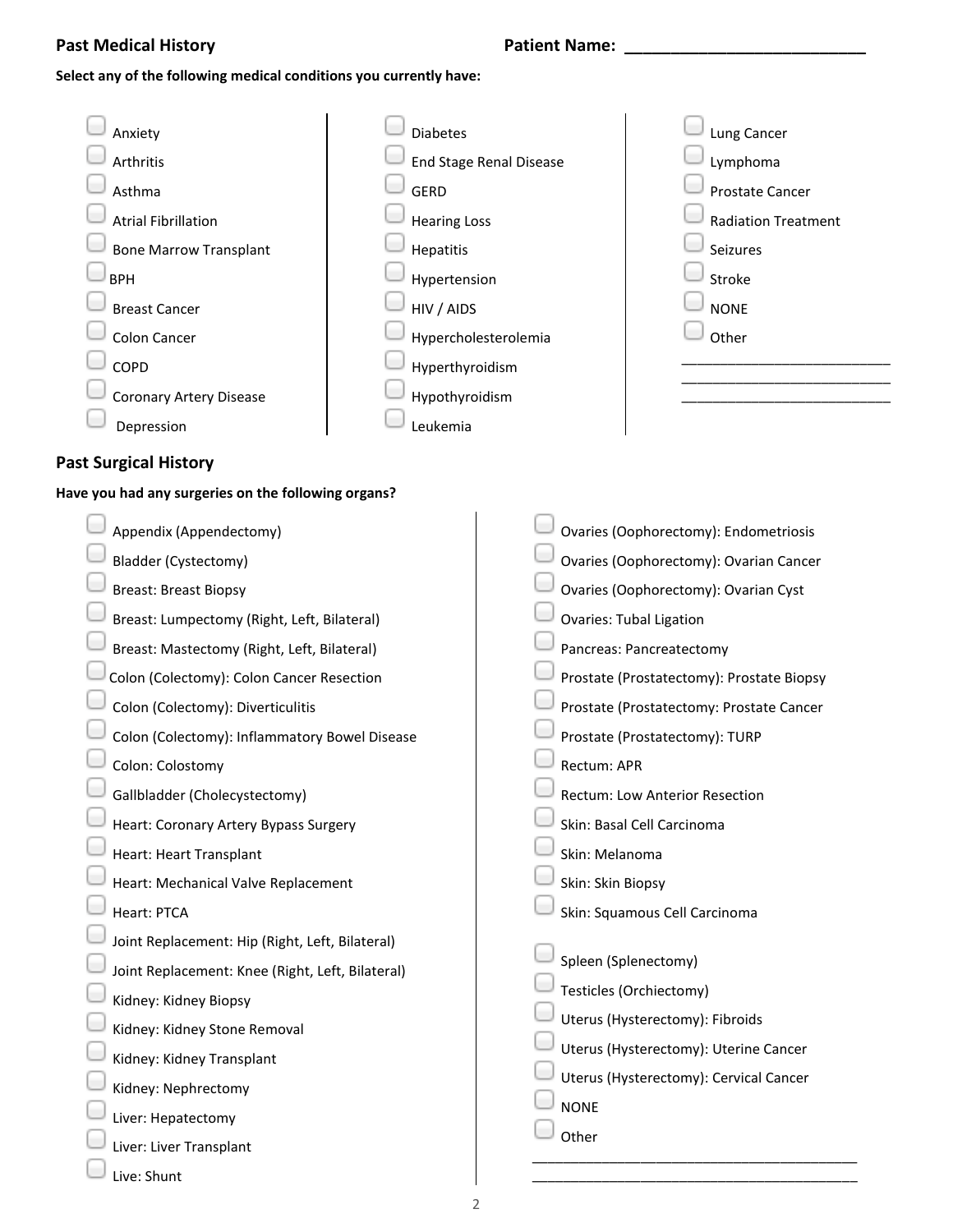## **Patient Name: \_\_\_\_\_\_\_\_\_\_\_\_\_\_\_\_\_\_\_\_\_\_\_\_\_\_**

| <b>Skin Disease History</b>                                                                                                                                                                                                                                                                                 |                                                                                                                                                                                                                        |
|-------------------------------------------------------------------------------------------------------------------------------------------------------------------------------------------------------------------------------------------------------------------------------------------------------------|------------------------------------------------------------------------------------------------------------------------------------------------------------------------------------------------------------------------|
| Have you had any of the following?                                                                                                                                                                                                                                                                          | Do you have a family history of Melanoma?                                                                                                                                                                              |
| Acne<br><b>Actinic Keratosis</b><br>Asthma<br><b>Basal Cell Skin Cancer</b><br><b>Blistering Sunburns</b><br>Dry Skin<br>Eczema<br>Flaking or Itchy Scalp<br>Hay Fever / Allergies<br>Melanoma<br>Poison Ivy<br><b>Precancerous Moles</b><br>Psoriasis<br>Squamous Cell Skin Cancer<br><b>NONE</b><br>Other | Yes $\bigcup$ No<br>If yes, which relative?<br>Mother<br>Father<br>Sister<br><b>Brother</b><br>Daughter<br>Son<br>Uncle<br>Aunt<br>Nephew<br>Niece<br>Grandmother<br>Grandfather<br>Grandson<br>Granddaughter<br>Other |
| Do you wear Sunscreen?                                                                                                                                                                                                                                                                                      |                                                                                                                                                                                                                        |

 $\bigcirc$  Yes  $\bigcirc$  No

If yes, what SPF? \_\_\_\_\_\_\_\_\_\_

**Do you tan in a tanning salon?**   $O$  Yes  $O$  No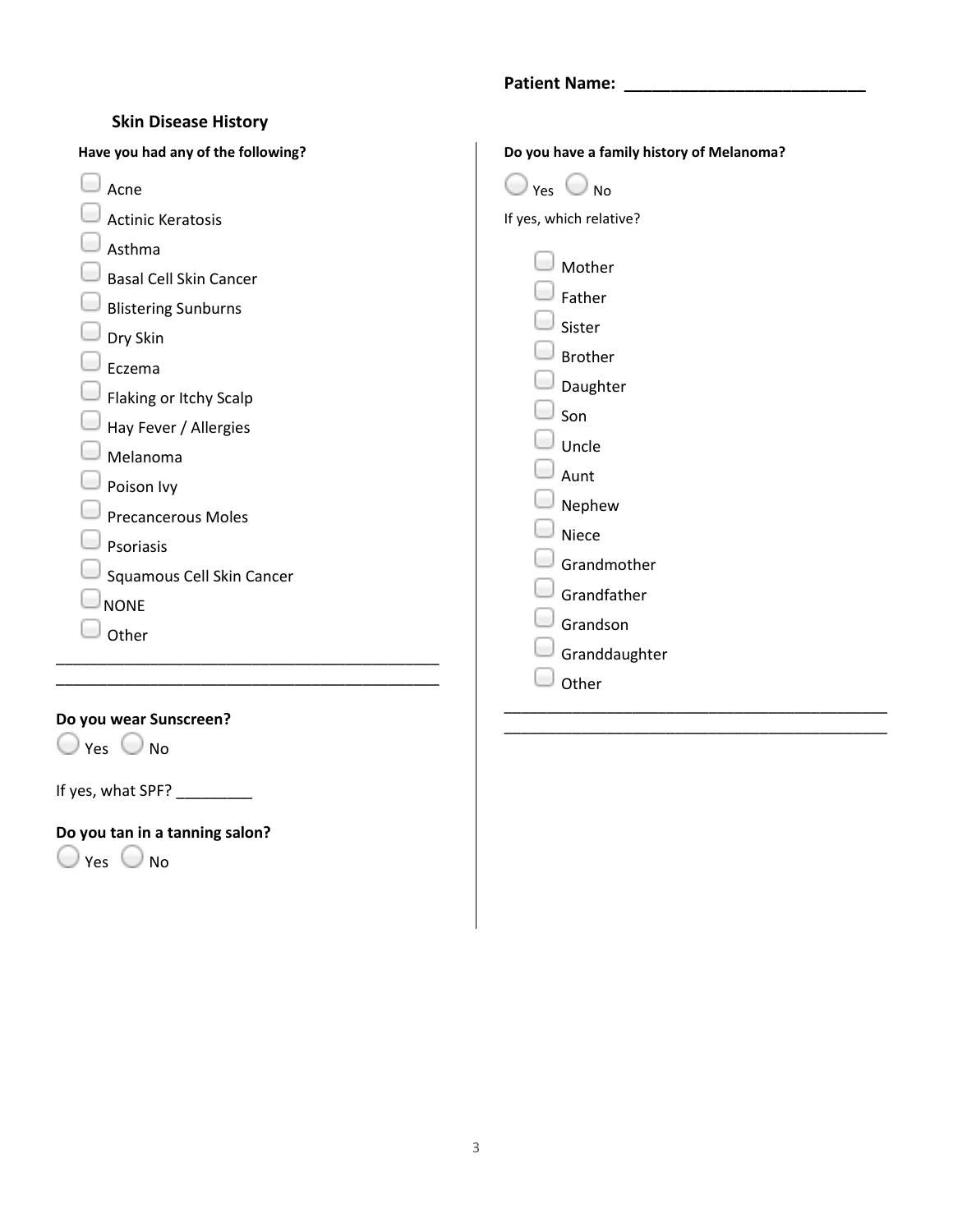List all current medications:

| $\Box$ I allow SelectSkinMD to access my prescription medication history from healthcare providers |
|----------------------------------------------------------------------------------------------------|
| or pharmacies for treatment purposes.                                                              |

\_\_\_\_\_\_\_\_\_\_\_\_\_\_\_\_\_\_\_\_\_\_\_\_\_\_\_\_\_\_\_\_\_\_\_\_\_\_\_\_\_\_\_\_\_\_\_\_\_\_\_\_\_\_\_\_\_\_\_\_\_\_\_\_\_\_\_\_\_\_\_\_\_\_\_\_\_\_\_\_\_\_\_\_\_\_\_\_\_\_\_\_\_\_\_\_\_\_\_\_\_\_\_\_\_\_\_\_  $\ldots$  . The contribution of the contribution of the contribution of the contribution of the contribution of the contribution of the contribution of the contribution of the contribution of the contribution of the contribut \_\_\_\_\_\_\_\_\_\_\_\_\_\_\_\_\_\_\_\_\_\_\_\_\_\_\_\_\_\_\_\_\_\_\_\_\_\_\_\_\_\_\_\_\_\_\_\_\_\_\_\_\_\_\_\_\_\_\_\_\_\_\_\_\_\_\_\_\_\_\_\_\_\_\_\_\_\_\_\_\_\_\_\_\_\_\_\_\_\_\_\_\_\_\_\_\_\_\_\_\_\_\_\_\_\_\_\_

\_\_\_\_\_\_\_\_\_\_\_\_\_\_\_\_\_\_\_\_\_\_\_\_\_\_\_\_\_\_\_\_\_\_\_\_\_\_\_\_\_\_\_\_\_\_\_\_\_\_\_\_\_\_\_\_\_\_\_\_\_\_\_\_\_\_\_\_\_\_\_\_\_\_\_\_\_\_\_\_\_\_\_\_\_\_\_\_\_\_\_\_\_\_\_\_\_\_\_\_\_\_\_\_\_\_\_\_

\_\_\_\_\_\_\_\_\_\_\_\_\_\_\_\_\_\_\_\_\_\_\_\_\_\_\_\_\_\_\_\_\_\_\_\_\_\_\_\_\_\_\_\_\_\_\_\_\_\_\_\_\_\_\_\_\_\_\_\_\_\_\_\_\_\_\_\_\_\_\_\_\_\_\_\_\_\_\_\_\_\_\_\_\_\_\_\_\_\_\_\_\_\_\_\_\_\_\_\_\_\_\_\_\_\_\_\_

❑ I will **not** allow SelectSkinMD to access my prescription medication history allowing them to prescribe appropriately.

## **Allergies**

List all allergies and reactions if known:

| <b>Driving Status:</b><br>Drives in the Daytime<br>Drives at Night<br>How often do you exercise?<br>Unspecified<br>Several times a day                                            |
|-----------------------------------------------------------------------------------------------------------------------------------------------------------------------------------|
| Once a day<br>A few times a week<br>A few times a month<br>Never<br>Other and the contract of the contract of the contract of the contract of the contract of the contract of the |
| What is your caffeine use?                                                                                                                                                        |
| Unspecified<br>Several times a day<br>Once a day<br>A few times a week<br>A few times a month<br>Never<br>Other                                                                   |
|                                                                                                                                                                                   |

 $\overline{\phantom{a}}$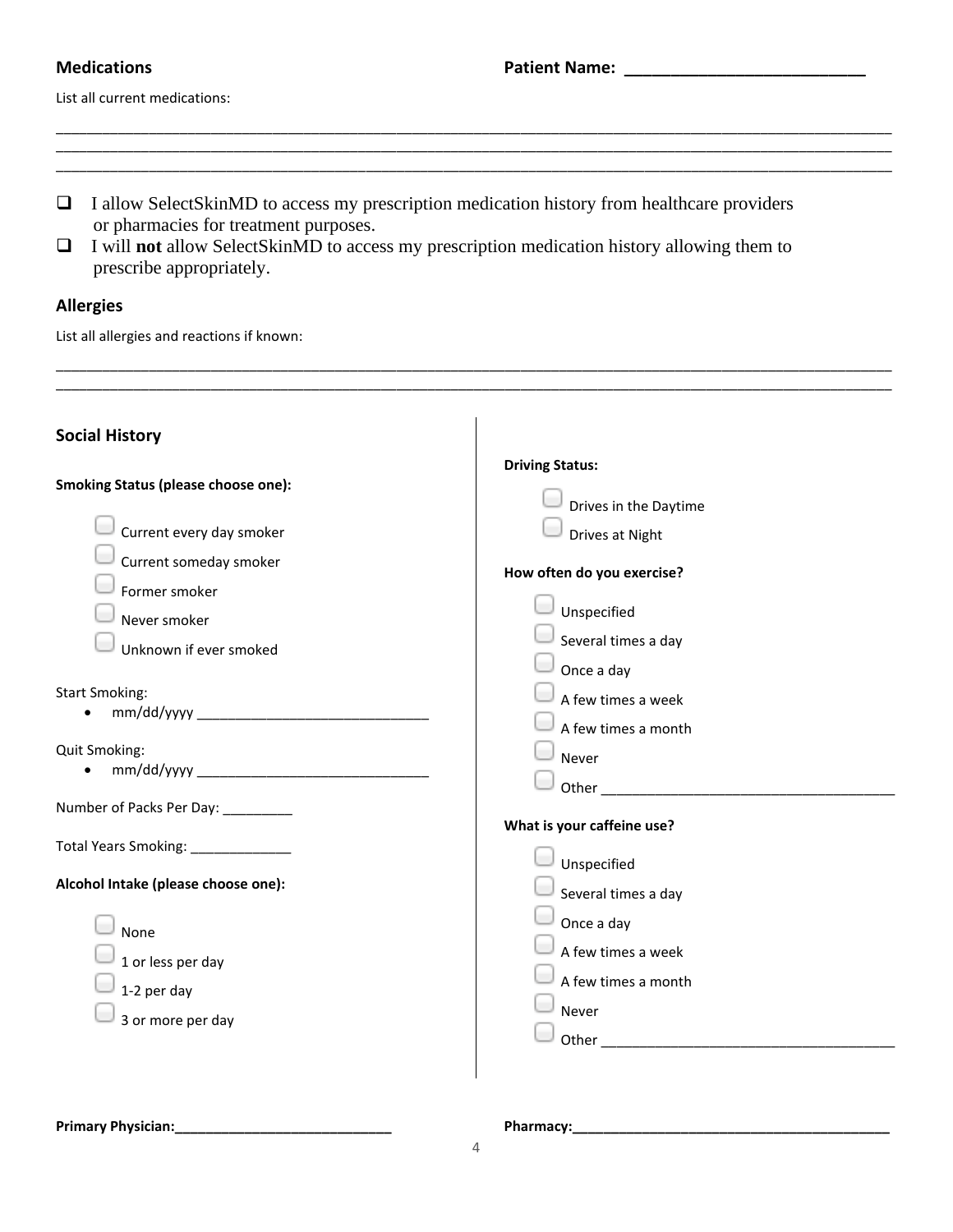\_\_\_\_\_\_\_\_\_\_\_\_\_\_\_\_\_\_\_\_\_\_\_\_\_\_\_\_\_\_\_\_\_\_\_\_\_\_\_\_\_\_\_\_\_\_\_\_\_\_\_\_\_\_\_\_\_\_\_\_\_\_\_\_\_\_\_\_\_\_\_\_\_\_\_\_\_\_\_\_\_\_\_\_\_\_\_\_\_\_\_\_\_\_\_\_\_\_\_\_\_\_\_\_\_\_\_\_\_\_\_\_\_\_\_\_\_\_\_\_

\_\_\_\_\_\_\_\_\_\_\_\_\_\_\_\_\_\_\_\_\_\_\_\_\_\_\_\_\_\_\_\_\_\_\_\_\_\_\_\_\_\_\_\_\_\_\_\_\_\_\_\_\_\_\_\_\_\_\_\_\_\_\_\_\_\_\_\_\_\_\_\_\_\_\_\_\_\_\_\_\_\_\_\_\_\_\_\_\_\_\_\_\_\_\_\_\_\_\_\_\_\_\_\_\_\_\_\_\_\_\_\_\_\_\_\_\_\_\_\_\_ \_\_\_\_\_\_\_\_\_\_\_\_\_\_\_\_\_\_\_\_\_\_\_\_\_\_\_\_\_\_\_\_\_\_\_\_\_\_\_\_\_\_\_\_\_\_\_\_\_\_\_\_\_\_\_\_\_\_\_\_\_\_\_\_\_\_\_\_\_\_\_\_\_\_\_\_\_\_\_\_\_\_\_\_\_\_\_\_\_\_\_\_\_\_\_\_\_\_\_\_\_\_\_\_\_\_\_\_\_\_\_\_\_\_\_\_\_\_\_\_\_

\_\_\_\_\_\_\_\_\_\_\_\_\_\_\_\_\_\_\_\_\_\_\_\_\_\_\_\_\_\_\_\_\_\_\_\_\_\_\_\_\_\_\_\_\_\_\_\_\_\_\_\_\_\_\_\_\_\_\_\_\_\_\_\_\_\_\_\_\_\_\_\_\_\_\_\_\_\_\_\_\_\_\_\_\_\_\_\_\_\_\_\_\_\_\_\_\_\_\_\_\_\_\_\_\_\_\_\_\_\_\_\_\_\_\_\_\_\_\_\_\_ \_\_\_\_\_\_\_\_\_\_\_\_\_\_\_\_\_\_\_\_\_\_\_\_\_\_\_\_\_\_\_\_\_\_\_\_\_\_\_\_\_\_\_\_\_\_\_\_\_\_\_\_\_\_\_\_\_\_\_\_\_\_\_\_\_\_\_\_\_\_\_\_\_\_\_\_\_\_\_\_\_\_\_\_\_\_\_\_\_\_\_\_\_\_\_\_\_\_\_\_\_\_\_\_\_\_\_\_\_\_\_\_\_\_\_\_\_\_\_\_\_

### **Occupation and Workplace:**

#### **Place of Residence:**

## **Family History**

Please include only first-degree relatives:

## **Review of Systems**

**Do you have any of the following?**

| Problems with Bleeding                          | Shortness of breath                         |
|-------------------------------------------------|---------------------------------------------|
| Problems with Healing                           | Wheezing                                    |
| Problems with Scarring (hypertrophic or keloid) | Anxiety                                     |
| Rash                                            | Depression                                  |
| Immunosuppression                               | <b>Changing Mole</b>                        |
| Hay Fever                                       | <b>Blood Thinners</b>                       |
| Allergy to Topical Antibiotic Ointment          | <b>Alerts</b>                               |
| Chest Pain                                      | Do you have any of the following?           |
| Fever or Chills                                 | Allergic to Adhesive                        |
| <b>Night Sweats</b>                             | Allergic to Lidocaine                       |
| <b>Unintentional Weight Loss</b>                | <b>Artificial Heart Valve</b>               |
| Sore Throat                                     | Artificial Joints within the past two years |
| <b>MRSA</b>                                     | <b>Premedication Prior to Procedures</b>    |
| <b>Blurry Vision</b>                            |                                             |
| <b>Abdominal Pain</b>                           |                                             |
| <b>Thyroid Problems</b>                         |                                             |
| <b>Bloody Stool</b>                             |                                             |
| Joint Aches                                     |                                             |
| <b>Muscle Weakness</b>                          |                                             |
| <b>Neck Stiffness</b>                           |                                             |
| Headaches                                       |                                             |
| Seizures                                        |                                             |
| Cough                                           |                                             |
|                                                 | 5                                           |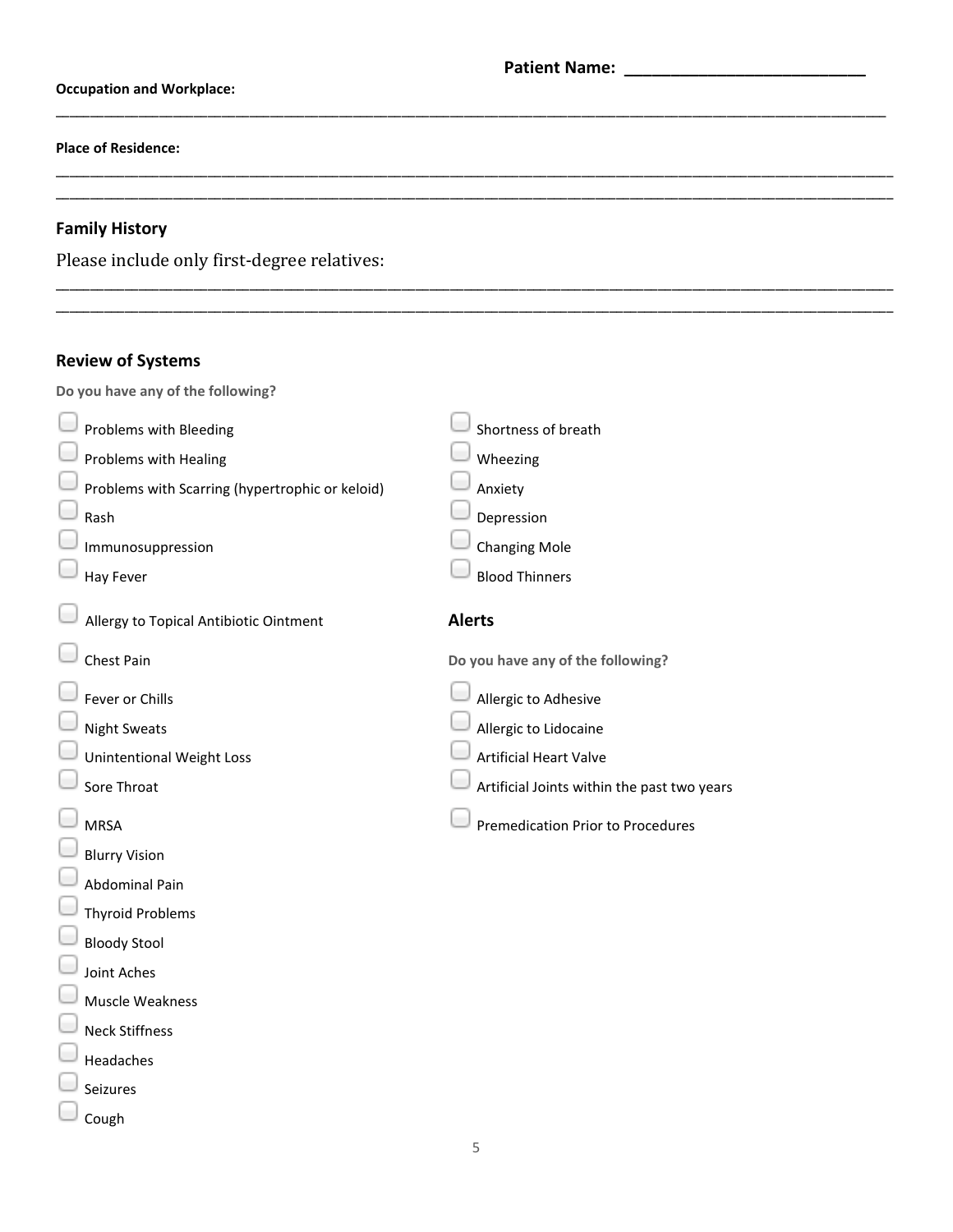You may be contacted by us to remind you of appointments or discuss healthcare treatment options, results, or other health related matters. Please list any preferred phone numbers: Home: Cell: Work: **Other:** Other: **Other: Other: Other: Other: Other: Other: Other: Other: Other: Other: Other: Other: Other: Other: Other: Other: Other: Other: Other: Other: Other: Other: O** Can we leave a message at the above numbers? The Most Can Wes No. Are there any restrictions with regard to our office contacting you with medical information? Would you like to authorize an individual(s) as your personal representative? This person would have the authority to schedule, confirm or change appointments only. <br>Yes No N/A If yes, please list full names: I agree that my prescription medication history may be requested from other healthcare providers or third party pharmacy benefit payers and used for treatment purposes. Patient or Personal Representative Signature **Date** Date Date SelectSkinMD has offered me a copy of my rights as a patient under the HIPAA act. I have been provided the opportunity to read and understand my rights and ask questions regarding my rights and receive answers to my satisfaction. Patient or Personal Representative Signature **Date** Date Date

## PATIENT PRIVACY QUESTIONAIRE HIPAA LIFETIME ACKNOWLEDGEMENT PRESCRIPTION MEDICATION REQUEST CONSENT

Name: Date: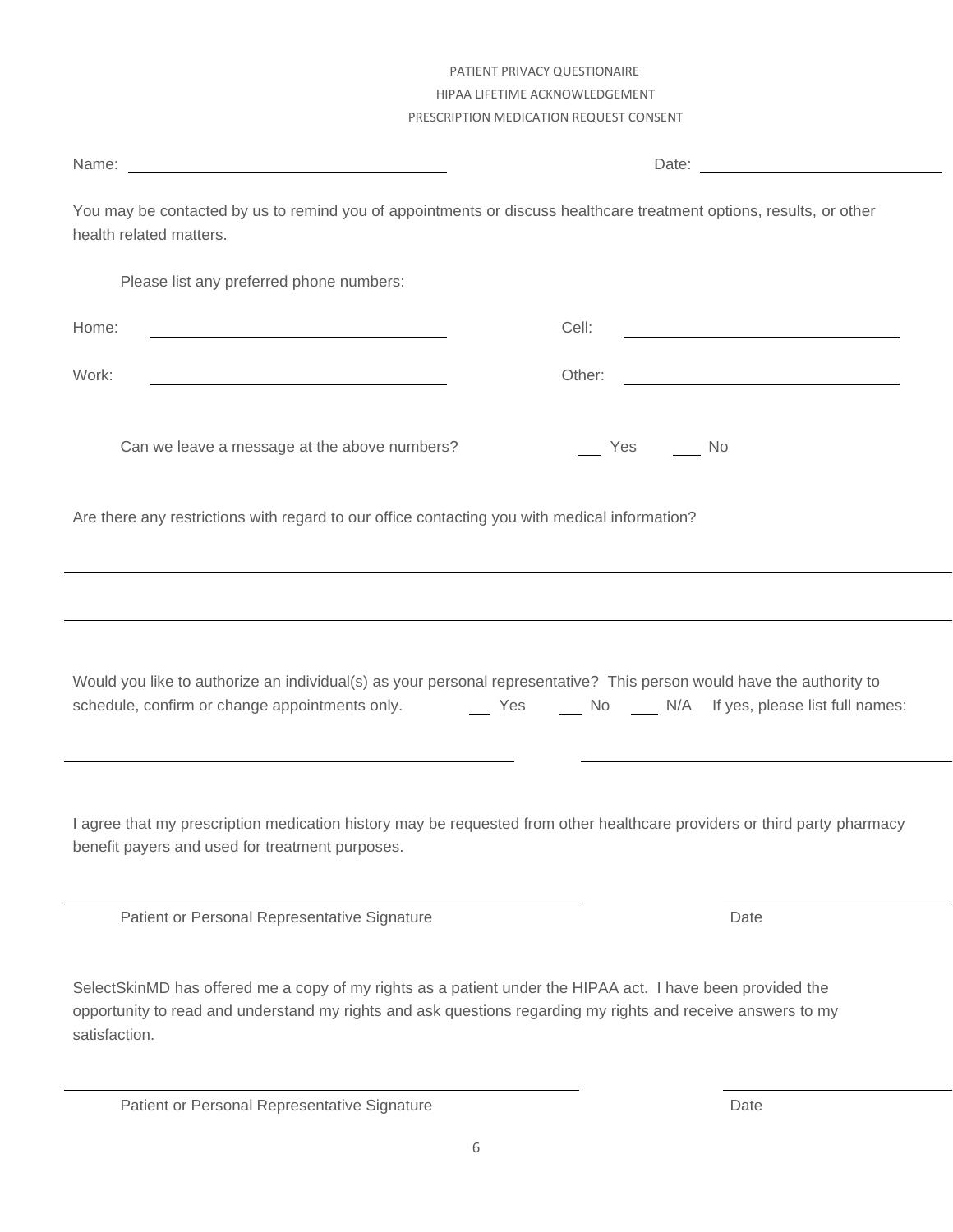# **SelectSkinMD 160036th Street, Suite B Vero Beach, FL 32960**

## **SIGNATURE ON FILE**

**Medicare Beneficiaries**

LIFETIME AUTHORIZATION

I certify that the information given by me in applying for payment under Title XVIII and/or Title XIX, of the Social Security Act, is correct. I authorize any holder of medical or other information about me to release to the Social Security Administration or its intermediary carriers, any information needed for this or a related Medicare or Medicaid claim. I request that payment of authorized benefits be made on my behalf. I assign the benefits payable for physician(s) services. I understand that I am responsible for my health insurance deductibles and coinsurances.

**Print Patient's Name HIC (Medicare#)**

**Patient's Signature Date**